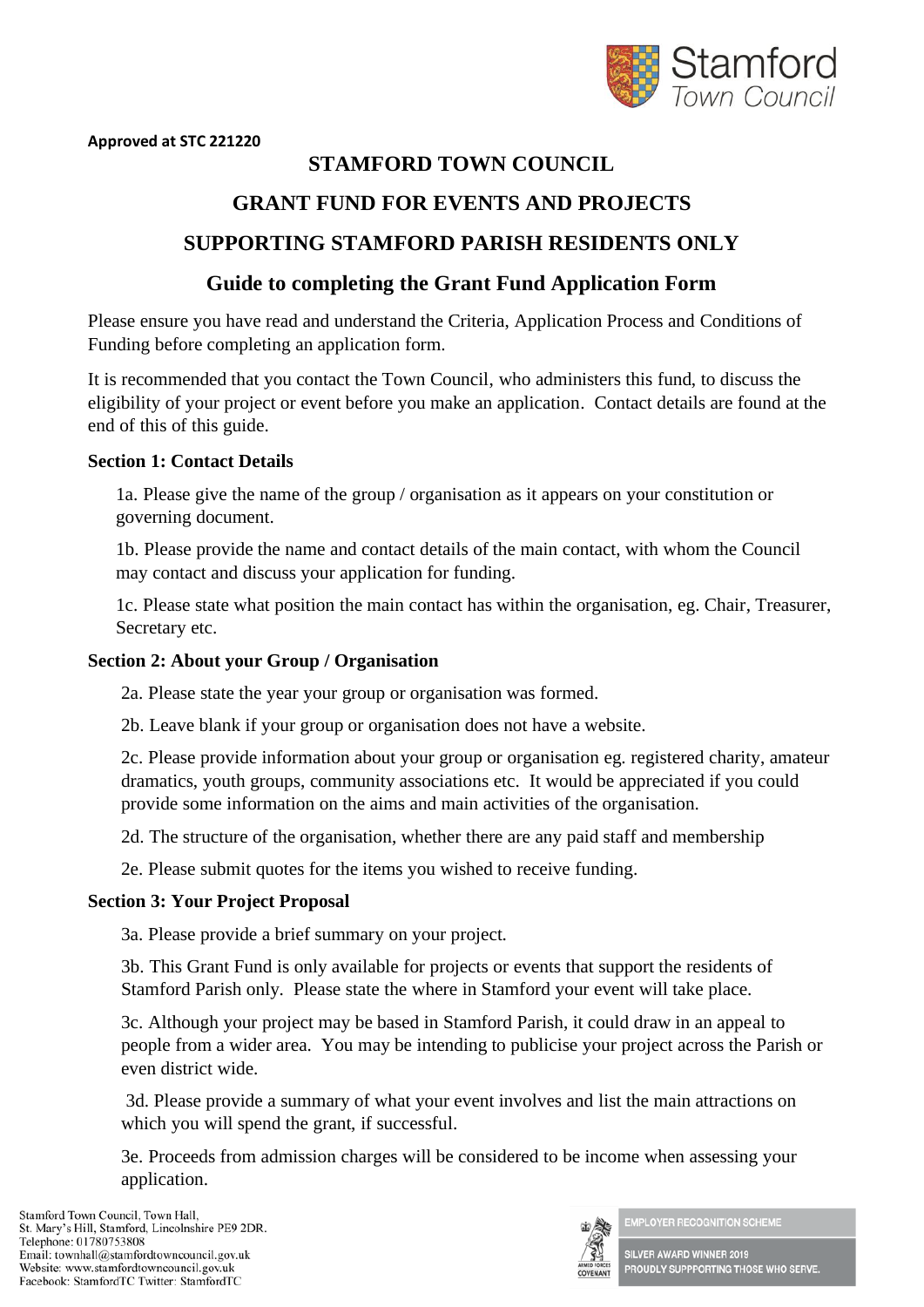

### **Approved at STC 221220**

3f. Provide some feedback on the success of previous projects.

3g. Have you contacted other sources for funding? Awards may require match funding.

## **Section 4: Project Budget**

4a. Please include all items of income and expenditure relevant to your project or event. Copies of two written quotations or estimates must be submitted with your application for all items of expenditure over £500. Three quotes are required for all items over £1,500 to a maximum of £2,000. These documents must display the relevant company names, addresses and within six months of the date of application.

4b. A copy of the latest finance statement of the organisation.

4c. Your organisation must have a bank account into which the Grant will paid. If the application is for a start-up organisation and a bank account is not yet in place, a confirmation letter from the bank will be required to verify the account is in the process of being opened.

4d. Should the event or project be cancelled any grant fund awarded will be expected to be returned to the Town Council.

## **Section 5: Supporting Documentation Checklist**

5a. It is essential you provide all the required supporting documentation with your application. If any of this essential documentation is missing it may delay the process or your application may be rejected. Please tick the appropriate boxes to confirm that the supporting documentation is attached / enclosed.

5b. Grant support assistance will only be released on the receipt of invoice. Grant Awards will be held open for three months after the event, after which time the grant will be withdrawn.

| 5c. In the event the project does not go ahead the Grant Award, and there has been no |
|---------------------------------------------------------------------------------------|
| contractual commitment any Grant funding received will be expected to be returned.    |

| <b>CHECK LIST</b> |                         |                                                                                                                                                             |  |  |  |
|-------------------|-------------------------|-------------------------------------------------------------------------------------------------------------------------------------------------------------|--|--|--|
| 1.                | <b>Contact Details</b>  | Name of organisation, main contact<br>person                                                                                                                |  |  |  |
| 2.                | Organisation<br>details | • Constitution, structure, website, and<br>social media capabilities<br>2 Quotes / estimates for the elements of<br>the project requiring grant assistance. |  |  |  |
| 3.                | <b>Event Details</b>    | • Summary of the event being organised<br>Location where even will be held<br>• Will an admission charge apply                                              |  |  |  |
| $\overline{4}$ .  | <b>Budget</b>           | Level of grant funding requested<br>Latest Financial Accounts for the<br>organisation<br>Organisation's bank details into which<br>grant is to be paid.     |  |  |  |
| 5.                | Application             | Completed application form and required<br>supporting documentation eg.<br>quotes/estimates/invoices etc.                                                   |  |  |  |



MPLOYER RECOGNITION SCHEME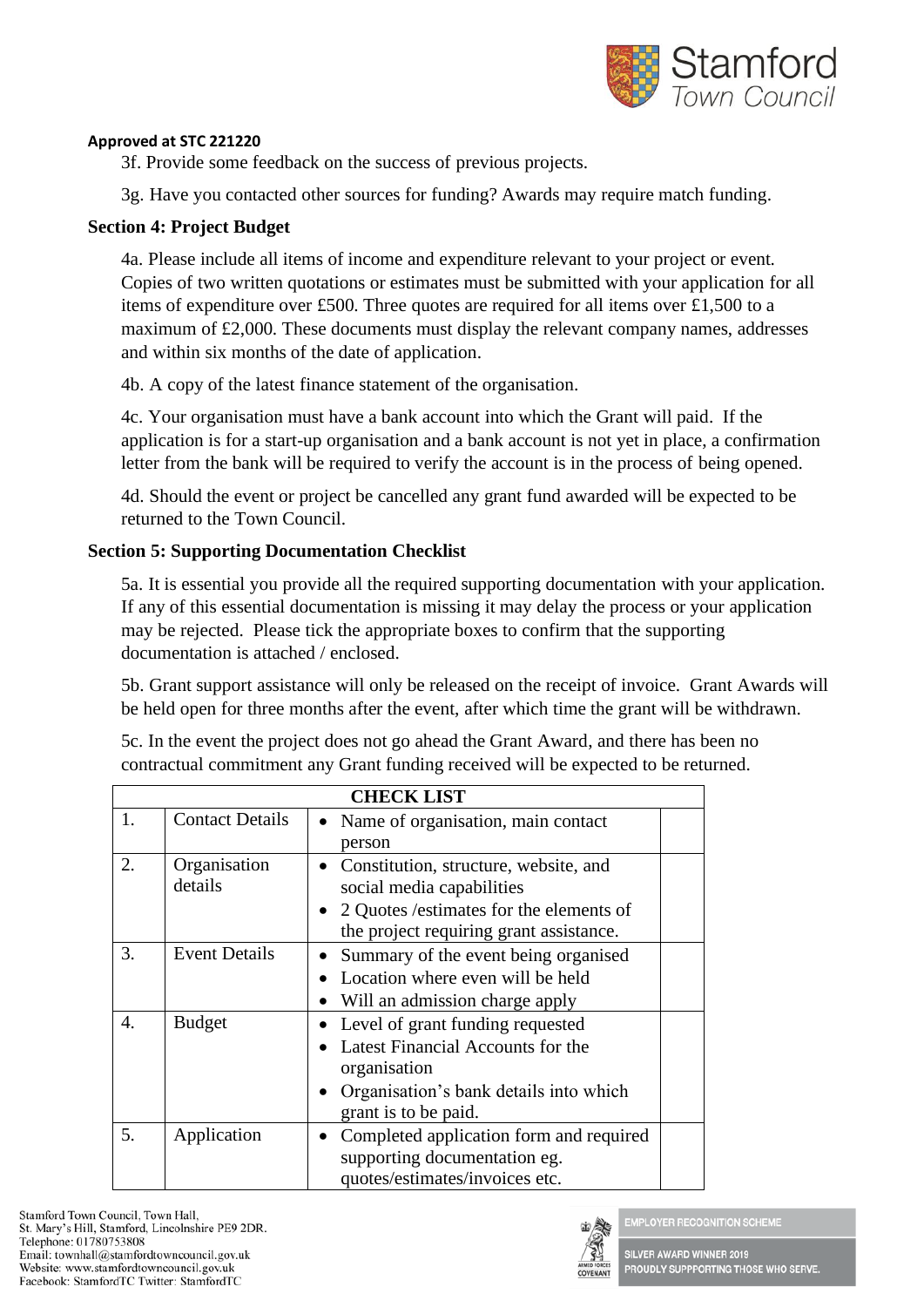

# **GRANT ASSISTANCE**

# **For a Maximum of £2,000.00**

| <b>APPLICATION FORM</b> |                                                            |  |  |  |  |
|-------------------------|------------------------------------------------------------|--|--|--|--|
| <b>Contact Details</b>  | Name of group or Organisation:                             |  |  |  |  |
|                         | Main Contact:                                              |  |  |  |  |
|                         | Position:                                                  |  |  |  |  |
|                         | Address:                                                   |  |  |  |  |
|                         | Telephone /Mobile                                          |  |  |  |  |
|                         | Email address                                              |  |  |  |  |
|                         | Website address:                                           |  |  |  |  |
| Organisation            | Constitution of group /Organisation                        |  |  |  |  |
|                         | Any paid staff / volunteers                                |  |  |  |  |
|                         | Charity No.                                                |  |  |  |  |
| Project/Event           | Details of the Event                                       |  |  |  |  |
|                         | Is there an entry charge?                                  |  |  |  |  |
|                         | Have you operated a similar<br>Project/event? Give details |  |  |  |  |
|                         |                                                            |  |  |  |  |
|                         |                                                            |  |  |  |  |
|                         |                                                            |  |  |  |  |
|                         |                                                            |  |  |  |  |
|                         |                                                            |  |  |  |  |



**EMPLOYER RECOGNITION SCHEME**